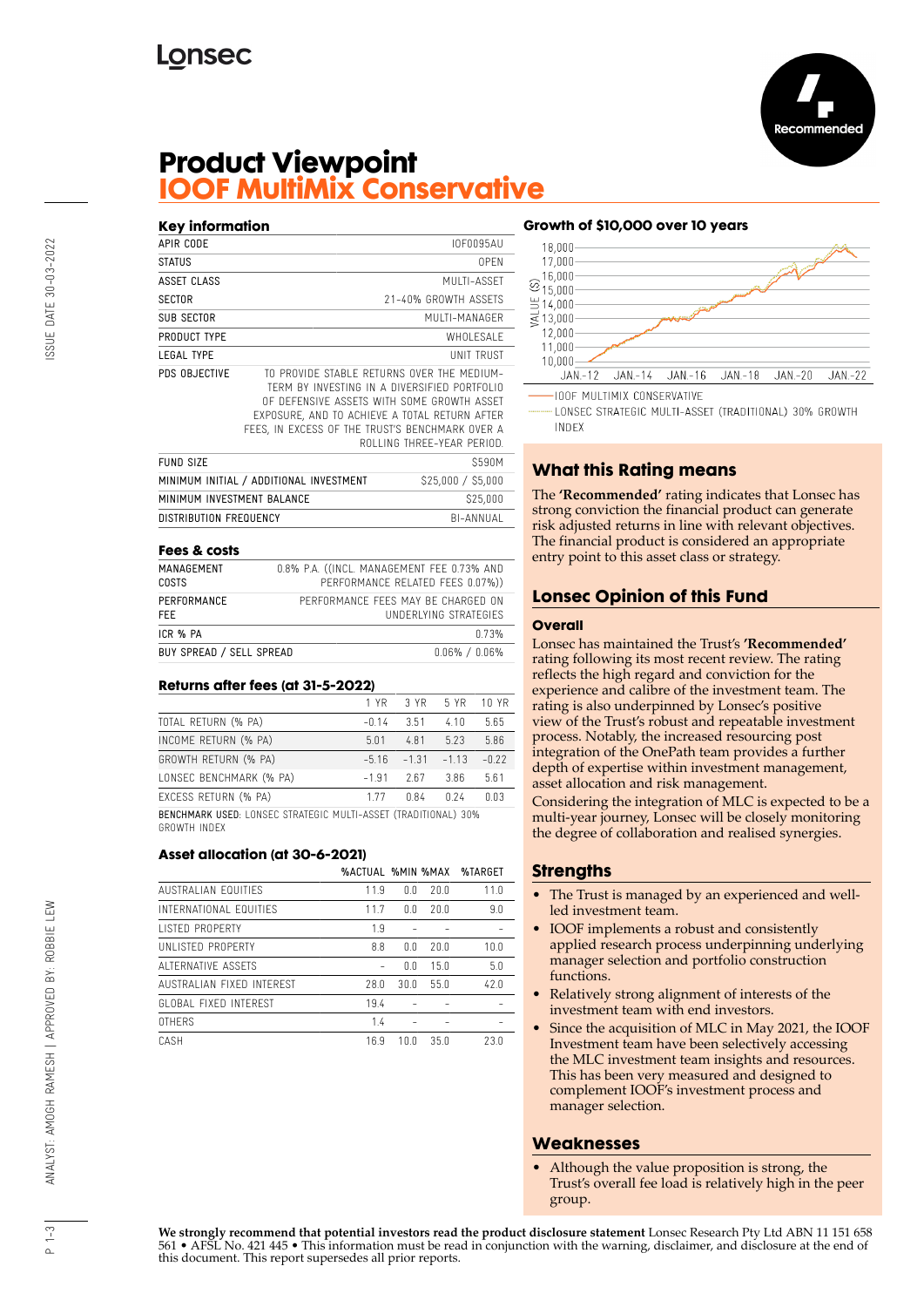# **Lonsec**

# **IOOF MultiMix Conservative**

# **Product Risk Characteristics**

| 10W | <b>MODERATE</b> | <b>HIGH</b> |
|-----|-----------------|-------------|
|     |                 |             |
|     |                 |             |
|     |                 |             |
|     |                 |             |
|     |                 |             |
|     |                 |             |
|     |                 |             |
|     |                 |             |
|     |                 |             |

Risk categories are based on Lonsec's qualitative opinion of the risks inherent in the financial product's asset class and the risks relative to other financial products in the relevant Lonsec sector universe.

## **ESG BIOmetric**

| <b>LOW</b> | <b>MODERATE</b> | <b>HIGH</b> |
|------------|-----------------|-------------|
|            |                 |             |

# **What is this Fund?**

The IOOF MultiMix Conservative Trust ('the Trust') is a 30%/70% growth/defensive Multi-Manager offering that has exposure to a broad range of asset classes (including equities, fixed interest, property and alternatives) and employs a selection of specialist investment managers.

# **Using this Fund**

Lonsec notes that the Manager has produced a Target Market Determination ('TMD') which forms part of the Responsible Entity's Design and Distribution Obligations for the Trust. Lonsec has collected the TMD that has been provided by the Manager and notes that this should be referred to for further details on the Target Market Summary, Description of Target Market and Review Triggers.

Multi-Asset Class Multi-Manager Funds are well suited to investors who desire a diversified portfolio, but have limited capital to invest.

#### **Suggested Lonsec risk profile suitability**

SECURE DEFENSIVE CONSERVATIVE BALANCED GROWTH HIGH GROWTH

For guidance on appropriate asset allocations and risk profiles, refer to the latest Lonsec Strategic Asset Allocation Review and Risk Profile Definitions on our website.

# **Manager Profile**

Insignia Financial Ltd ('Insignia Financial') is a wealth management company offering products and services across; financial advice and distribution, portfolio and estate administration and investment management. Insignia Financial is listed on the Australian Stock Exchange (ASX code: IFL). As of 31 December 2021, Insignia Financial had \$325.8bn in Funds Under Management and Administration.

#### **Top 10 holdings (at 31-3-2022)**

| <b>NAME</b>                     | WEIGHT % |
|---------------------------------|----------|
| MICROSOFT CORP                  | 0.3      |
| BHP GROUP LIMITED               | 0.3      |
| AMAZON.COM, INC.                | 0.3      |
| APPI F INC                      | 0.2      |
| WESTPAC BANKING CORPORATION     | 0.2      |
| COLES GROUP LIMITED             | 0.2      |
| NATIONAL AUSTRALIA BANK LIMITED | 0.2      |
| AI PHARFT INC                   | 0.2      |
| RIO TINTO ITD                   | 0.2      |
| TELSTRA CORPORATION LIMITED     | 0.2      |
|                                 |          |

SOURCE: FE FUNDINFO